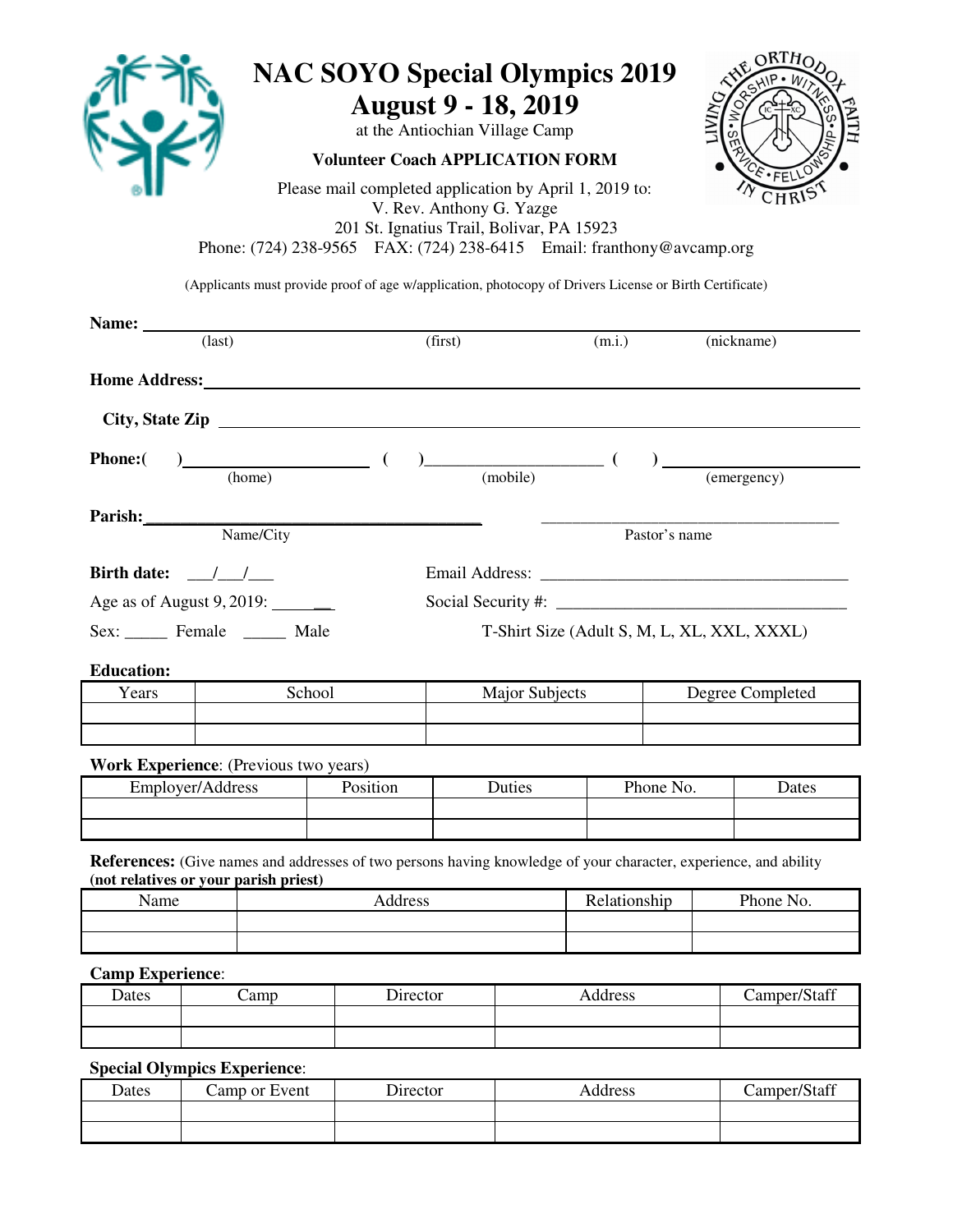#### *On another sheet of paper, please answer the following questions:*

1. Write a brief biographical sketch, including specialized training in camping, and experience or training in sports, which might have a bearing on your being accepted as a Special Olympics Sports Camp Volunteer Coach.

2. Explain your roles/offices/involvement in Teen SOYO at the local/parish, Diocesan and Archdiocesan level. Please complete the following:

| Please complete the following:                                                                                                                                                                                                                                                                                                                                                                                                                                                                                               |
|------------------------------------------------------------------------------------------------------------------------------------------------------------------------------------------------------------------------------------------------------------------------------------------------------------------------------------------------------------------------------------------------------------------------------------------------------------------------------------------------------------------------------|
|                                                                                                                                                                                                                                                                                                                                                                                                                                                                                                                              |
| Special Medical Concerns: _____ Yes ______ No If yes, please specify: ______________________________                                                                                                                                                                                                                                                                                                                                                                                                                         |
| Allergic to Penicillin ____Yes ___No Allergic to Insect Bites ___Yes ___No                                                                                                                                                                                                                                                                                                                                                                                                                                                   |
|                                                                                                                                                                                                                                                                                                                                                                                                                                                                                                                              |
| Sports in which you are a Certified Special Olympics Coach, if any:                                                                                                                                                                                                                                                                                                                                                                                                                                                          |
|                                                                                                                                                                                                                                                                                                                                                                                                                                                                                                                              |
| Are you a certified lifeguard? ______ Yes ______ No If yes, certified by whom: _______________________________                                                                                                                                                                                                                                                                                                                                                                                                               |
| If you live in PA and are 18 or older, do you have a PA State Police Criminal Record Check? ___Yes ___No<br>Date of Criminal Record Check? _________________(Must be dated after January 1, 2014)                                                                                                                                                                                                                                                                                                                            |
| Teen SOYO Coaches will be given A.M. and P.M. sports assignments based on the following information:<br>MORNING - Athletes will train intensively in one Primary Sport each morning for 2 hours. Please indicate<br>your preference by ranking the following sports with 1 for $1st$ choice, 2 for $2nd$ choice and 3 for $3rd$ choice.<br>Bocce<br>$\frac{1}{2}$<br>Bowling ________ Flag Football _______ Floor Hockey _______ Golf<br><u>and the state</u><br>$\overline{\phantom{a}}$<br>Assign as Needed *track & field |
| <b>AFTERNOON</b> - In the afternoon, athletes will be rotating through each of the above sports in Ability Groups.<br>These sessions will be less than one hour in length and will be less intensive training than the morning sessions.                                                                                                                                                                                                                                                                                     |
| 1. Would you like to rotate through all the sports throughout the week? ___ Yes ____No                                                                                                                                                                                                                                                                                                                                                                                                                                       |
| 2. If yes, which athletes do you feel most comfortable coaching?                                                                                                                                                                                                                                                                                                                                                                                                                                                             |
| Low-Ability Groups<br>Mid-Ability Groups<br>Mid-Ability Groups<br>Assign as Needed                                                                                                                                                                                                                                                                                                                                                                                                                                           |
| 3. If no, which sport do you prefer to be assigned? Please indicate your preference $(1st, 2nd, 3rd)$ .                                                                                                                                                                                                                                                                                                                                                                                                                      |
| Aquatics ________ Athletics * _____<br>Basketball Bocce<br>$\overline{\phantom{a}}$                                                                                                                                                                                                                                                                                                                                                                                                                                          |
| Bowling _________ Flag Football ________ Floor Hockey _____<br>Golf<br>$\overline{\phantom{a}}$                                                                                                                                                                                                                                                                                                                                                                                                                              |
| Softball ______<br>$\sim$<br>Soccer<br>Volleyball                                                                                                                                                                                                                                                                                                                                                                                                                                                                            |
| Assign as Needed *track & field                                                                                                                                                                                                                                                                                                                                                                                                                                                                                              |
| Do you have any other talents/abilities you can share during the camp week?<br>Computer Skills (Camp Yearbook) _____ DJ ____ Videographer                                                                                                                                                                                                                                                                                                                                                                                    |

All statements become part of any future personnel files.

I authorize investigation of all statements herein and release The Antiochian Archdiocese and all of its Departments and Organizations and all others from liability in connection with it. I understand that, if accepted, I will be volunteer and receive no financial compensation for the work performed and that any agreement to the contrary must be in writing and signed by the NAC SOYO Special Olympics Coordinator designated by the Archdiocese Department of Youth. I also understand that untrue, misleading, or omitted information herein may result in dismissal, regardless of the time of discovery.

**Signature: \_\_\_\_\_\_\_\_\_\_\_\_\_\_\_\_\_\_\_\_\_\_\_\_\_\_\_\_\_\_\_\_\_\_\_\_\_\_\_\_\_\_\_ Date: \_\_\_/\_\_\_/\_\_\_**

**Application deadline is April 1, 2019**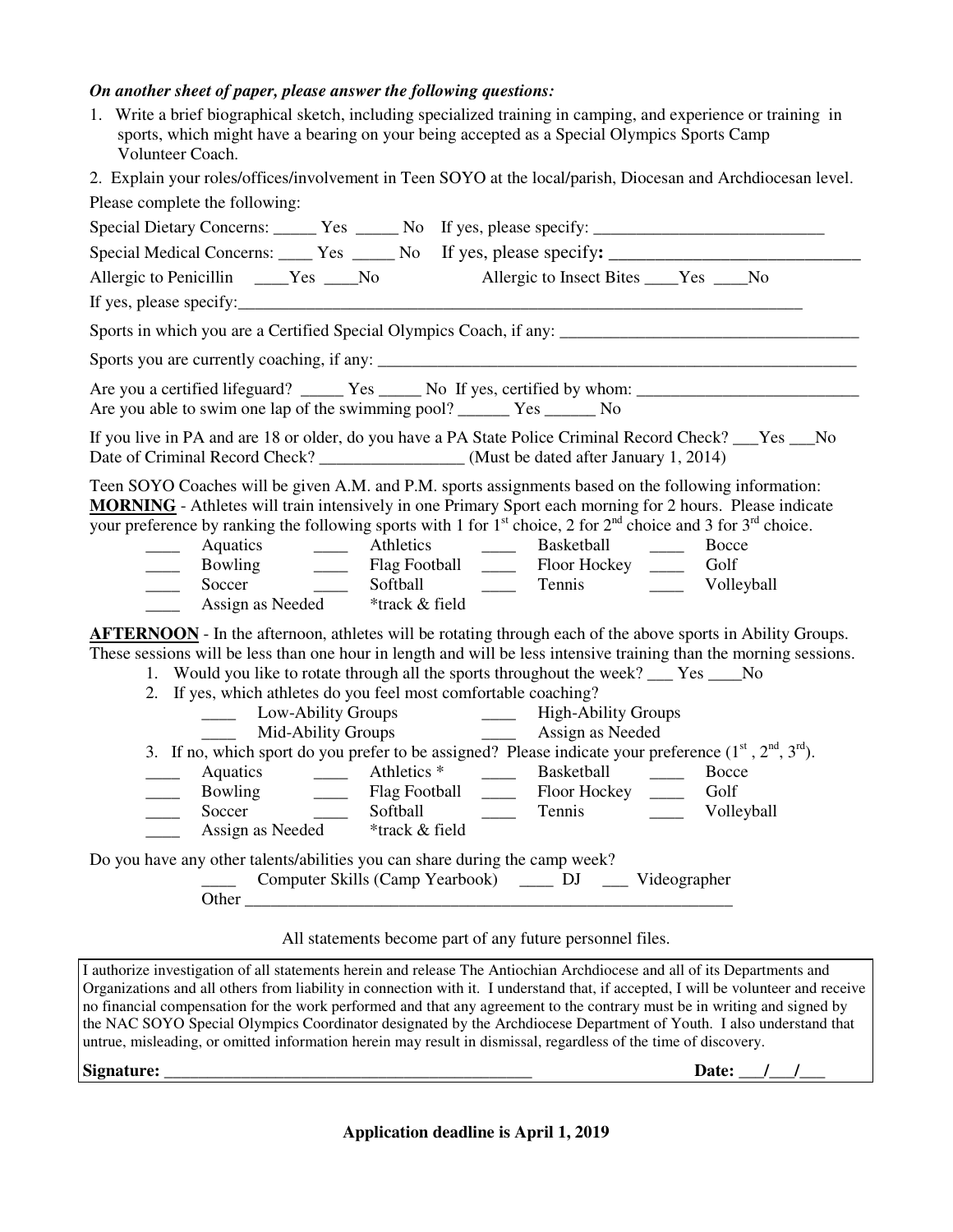## **2019 DOCUMENT OF COACHES' RESPONSIBILITIES**

The following are the rules and regulations concerning the Special Olympics Pennsylvania Multi-Sports Training Camp sponsored by NAC SOYO at the Antiochian Village. In addition to these, all coaches and campers are expected to abide by all the policies of the Antiochian Village which will be explained at the orientation meeting.

- 1. All cars should be parked in the parking lot. Coaches' cars are not to be taken to the cabins or used to transport athletes. Pulling cars onto the grass is prohibited due to liability concerns.
- 2. No one is permitted to leave camp grounds except with the knowledge and permission of the camp director. No athlete is allowed off camp grounds. If a coach receives permission to leave camp grounds, he/she must sign out at the camp office when leaving and sign back in upon return.
	- SOYO coaches may not leave the camp grounds unless transported by camp van.
	- SOYO coaches may not transport athletes in their automobiles under any circumstances.
- 3. No cabin is to be left unattended while athletes are in the cabin. There must be a coach of the same sex in the cabin whenever athletes are present in them.
- 4. The use or possession of illicit drugs, narcotics, and marijuana will not be tolerated. Violation of this will be grounds for immediate dismissal. All prescription and non-prescription drugs (i.e. aspirin, cold tablets, etc.) are to be left in the infirmary with the nurse and may only be used there. There are to be no drugs in the cabins.
	- Prescription and non-prescription drugs may be administered only by the camp nurse. Coaches may not dispense any type of medication!
- 5. The use or possession of alcohol (liquor, wine, beer, etc.) on or off camp grounds will not be tolerated. Violation of this will be reason for immediate dismissal. No alcohol is to be brought onto camp grounds at anytime. If you will not abstain for the duration of camp, this is not the place for you; please do not sign this document.
- 6. The use of tobacco (for smoking or chewing) is not permitted at all on the property of the Antiochian Village.
- 7. Time-off during the day and/or evening will be scheduled. Adhere to the schedule very strictly. Abuse of time-off privileges will result in the loss of such.
- 8. Coaches are responsible for getting athletes to their scheduled events on time. In addition, every coach and athlete is expected to be at all events dressed appropriately and participate for the duration of the event. This includes wake-up, all meals, and evening activities.
- 9. Lights out for the cabins is at 10:30 P.M. A schedule for evening breaks will be established for a period of time before and after lights out on Monday through Friday nights. Evening time-off is to be spent on the camp grounds (ie., staff lounge, gathering place). There will be scheduled van runs to the local convenience store (Sheetz) for snacks. A final curfew for all coaches is at 12:00 A.M. unless otherwise stated, at which time all coaches are expected to be in their cabins. No one is permitted off camp grounds after this time. Failure to comply by this will result in the loss of time-off privileges and possible dismissal from camp.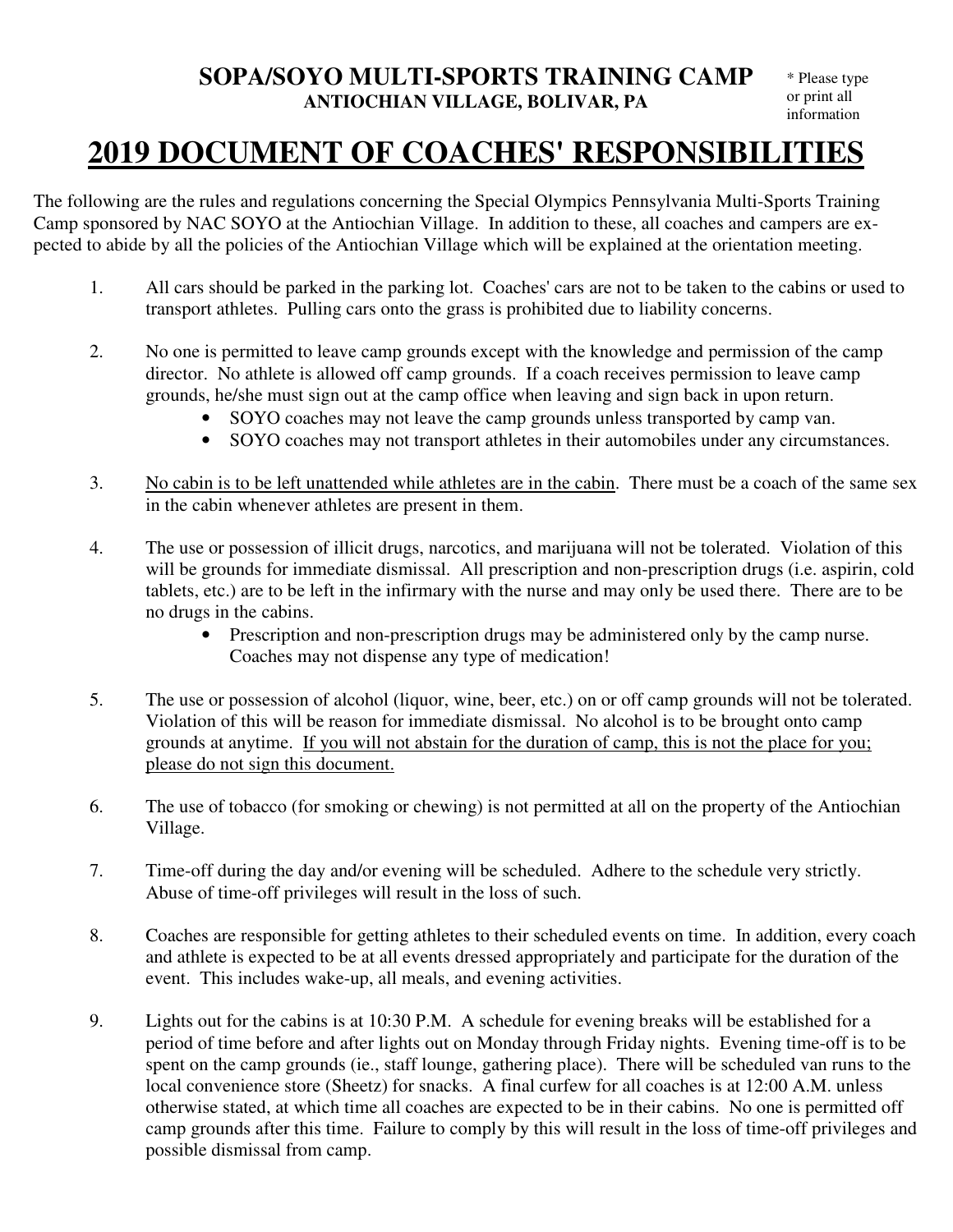- 10. You are at the camp primarily for the purpose of serving the athletes--not for visiting with friends, nor for a vacation. There will be a time at the end of the camp to visit with friends. Plan on spending your time during the camp to serve your athletes. Coaches will provide supervision of athletes 24 hours a day.
- 11. Report all emergencies to the appropriate authorities after taking immediate action to insure the health and safety of all participants. All injuries should be reported to the Camp Medical Personnel.
- 12. All coaches are expected to observe wholesome moral standards during the entire stay at Antiochian Village. You are a representative of the Orthodox Church and/or Special Olympics Pennsylvania. The behavior of each coach reflects upon each organization. We are serving as role models for all Special Olympics athletes. Take this into consideration during the camping program. Living by this will insure the best Sports Camp ever held.

## **RESPONSIBILITIES AGREEMENT**

I acknowledge that I have read the above document, and understand that failure to comply may result in immediate dismissal from the SOPA/SOYO Multi-Sports Training Camp. If dismissed, I am responsible for my own transportation home and must leave Antiochian Village immediately upon notification as such. I understand that the refusal to sign this document will also result in immediate dismissal from camp duties.

| Coach/Chaperone's Name - please print |              |     | August 9-18, 2019<br>(Dates of Camp)                           |  |  |
|---------------------------------------|--------------|-----|----------------------------------------------------------------|--|--|
| <b>Address</b>                        |              |     | <b>SOPA/SOYO Multi-Sports Training Camp</b><br>(name of event) |  |  |
| City                                  | <b>State</b> | Zip |                                                                |  |  |
| <b>Area/County Name</b>               |              |     |                                                                |  |  |
| Home Phone #                          |              |     |                                                                |  |  |
| Coach/Chaperone's Signature           |              |     |                                                                |  |  |

*This form is to be submitted with the Volunteer Coach Application and mailed by April 1, 2019 to:*  V. Rev. Anthony G. Yazge, 201 St. Ignatius Trail, Bolivar, PA 15923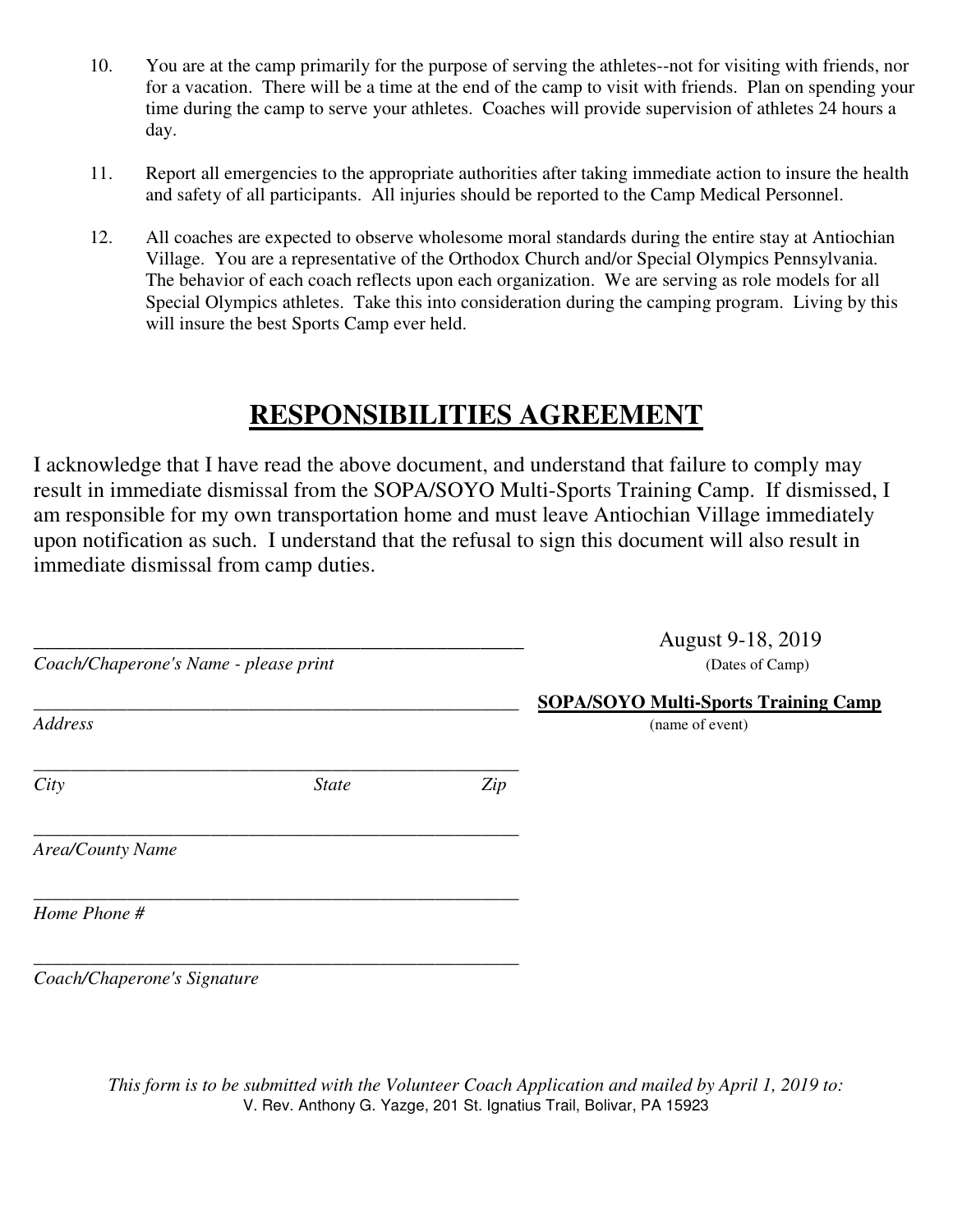### **Volunteer Disclosure Statement for 17 Years of Age or Younger and/or Non PA Residents**

Special Olympics Pennsylvania mandates all Class A Volunteers (those individuals who are or have opportunity to be alone and/or in close regular contact with participating Special Olympics athletes) to submit a Criminal Record Check (PA State Police) through their local program. For cases where this is not possible, (individuals 17 years of age or younger and/or non-Pennsylvania residents) this Disclosure Statement must be completed and signed. If this procedure is not followed, the individual will not be allowed to volunteer for Class A positions (coach, overnight chaperone, etc.).

By providing my signature below, I swear/affirm that I have not been convicted of any crime in any state or country.

I further understand that as a non-Criminal Record Check Class A confirmed volunteer for Special Olympics Pennsylvania, I am not to be alone (without the presence of another Criminal Record Check Class A verified volunteer) with any participating Special Olympics athlete during the course of my duties as a volunteer with Special Olympics Pennsylvania and its programs and/or events.

I hereby swear/affirm that the information I provide is true and correct. Also, by signing this Volunteer Disclosure Statement, I understand that the penalty for false swearing is a misdemeanor of the third degree pursuant to Section 4903(b) of the Crimes Code.

| DATE $/$ / S.S.# $\qquad$ $\qquad$ $\qquad$ D.O.B. $/$ $\qquad$ |  |
|-----------------------------------------------------------------|--|
|                                                                 |  |
| EVENT NAME                                                      |  |
|                                                                 |  |

\*The "Witness Signature" should be the individual who is acting on behalf of Special Olympics Pennsylvania in a recognized official capacity (staff liaison, event director, program manager, etc.)

In the event that the above information cannot be affirmed positively (i.e., a criminal record exists), please notify the SOPA, Inc. event liaison or program manager. You will be ineligible to volunteer in a Class A capacity until further notice and actions.

*This form is to be submitted with the Volunteer Coach Application and mailed by April 1, 2019 to:*  V. Rev. Anthony G. Yazge, 201 St. Ignatius Trail, Bolivar, PA 15923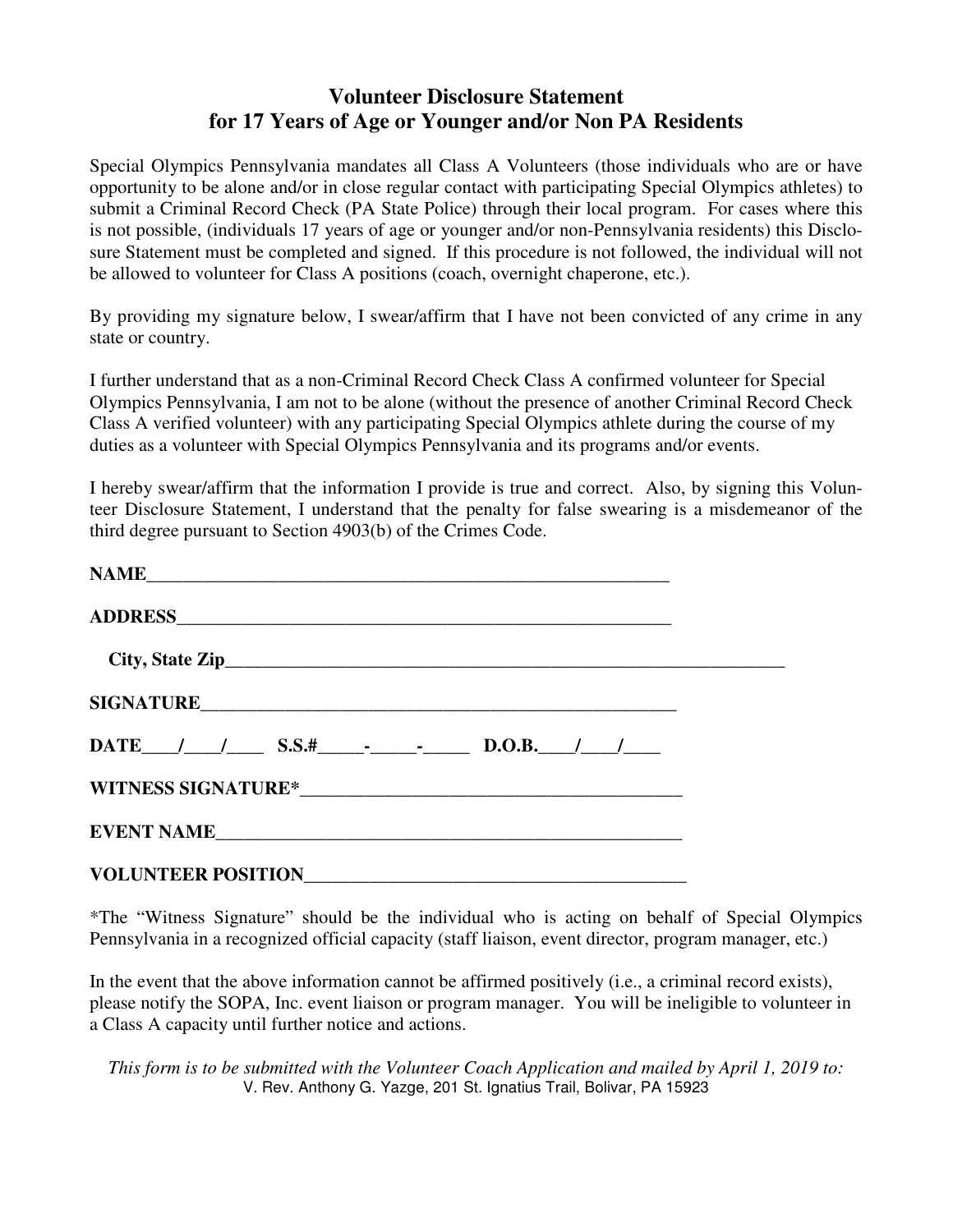

# **NAC SOYO Special Olympics 2019**

**August 9 - 18, 2019** 

ANTIOCHIAN VILLAGE

**Volunteer Coach CLERGY REFERENCE FORM**



Please mail completed reference form by April 1, 2019 to: V. Rev. Anthony G. Yazge • 201 St. Ignatius Trail, Bolivar, PA 15923 Phone: (724) 238-9565 FAX: (724) 238-6415 Email: franthony@avcamp.org

#### **INSTRUCTIONS FOR THE APPLICANT:** Please complete this part before giving it to your parish priest.

 I, the undersigned, have agreed to waive my right to read this reference. After my reference writer completes this form, I will collect this reference inside an envelope with my priest's signature over the sealed flap and I will send it together with all other application materials, or arrange to have it sent directly to the camp by the April 1 deadline.

Applicant Name **Signature** Signature **Signature Signature Date** 

\_\_\_\_\_\_\_\_\_\_\_\_\_\_\_\_\_\_\_\_\_\_\_\_\_\_\_\_\_\_\_ \_\_\_\_\_\_\_\_\_\_\_\_\_\_\_\_\_\_\_\_\_\_\_\_\_\_\_\_\_\_\_\_\_\_\_\_\_ \_\_\_\_/\_\_\_\_/\_\_\_\_

Priest's Name **Parish City, Stephen City, Stephen Parish** Parish City, Stephen Parish City, Stephen Parish City, Stephen Parish City, Stephen Parish City, Stephen Parish City, Stephen Parish City, Stephen Parish City, Step

\_\_\_\_\_\_\_\_\_\_\_\_\_\_\_\_\_\_\_\_\_\_\_\_\_\_\_\_\_\_\_ \_\_\_\_\_\_\_\_\_\_\_\_\_\_\_\_\_\_\_\_\_\_\_\_\_\_\_\_\_ \_\_\_\_\_\_\_\_\_\_\_\_\_\_\_\_\_\_\_\_\_\_\_\_

**INSTRUCTIONS FOR CLERGY REFERENCE WRITER:** After completing this form, please place it in an envelope and sign your name over the sealed outside flap, and return it to the applicant. Your prompt completion of the form is greatly appreciated. If you prefer, you may mail the form directly to us at the above address. Thank you for your time and your valued assistance.

### **Part I: Rating of Personal Qualities** How long have you known the applicant?

No one candidate will excel in all areas listed below. Please candidly evaluate the applicant based on your observed knowledge using the following scale definitions. Please circle one for each category.

| In my opinion, the applicant:                                | Completely<br>Agree | Agree | Somewhat<br>Agree | Disagree       | Completely<br>Disagree | No basis<br>for rating |
|--------------------------------------------------------------|---------------------|-------|-------------------|----------------|------------------------|------------------------|
| Can be depended on to follow through with responsibilities   | 5                   | 4     | 3                 | 2              |                        | <b>NB</b>              |
| Seems more mature than his/her peers                         | 5                   | 4     | 3                 | 2              |                        | <b>NB</b>              |
| Is considered by most to be a motivated person               |                     | 4     | 3                 | $\overline{c}$ |                        | NB.                    |
| Is perceptive to situations going on in his/her surroundings |                     | 4     | 3                 | 2              |                        | <b>NB</b>              |
| Shows initiative in taking on responsibility                 |                     | 4     | 3                 | 2              |                        | <b>NB</b>              |
| Shows leadership in official and/or unofficial capacities    |                     | 4     | 3                 | 2              |                        | <b>NB</b>              |
| Is often insensitive to the needs of others                  |                     | 4     | 3                 | 2              |                        | NB.                    |
| Demonstrates good problem solving skills                     |                     | 4     | 3                 | 2              |                        | NB.                    |
| Would be easily entrusted with the care of my own children   | 5                   | 4     | 3                 | 2              |                        | NB.                    |
| Works as a team member                                       | 5                   | 4     | 3                 | 2              |                        | <b>NB</b>              |
| Would probably respond well in crisis situations             | 5                   | 4     | 3                 | $\overline{2}$ |                        | <b>NB</b>              |